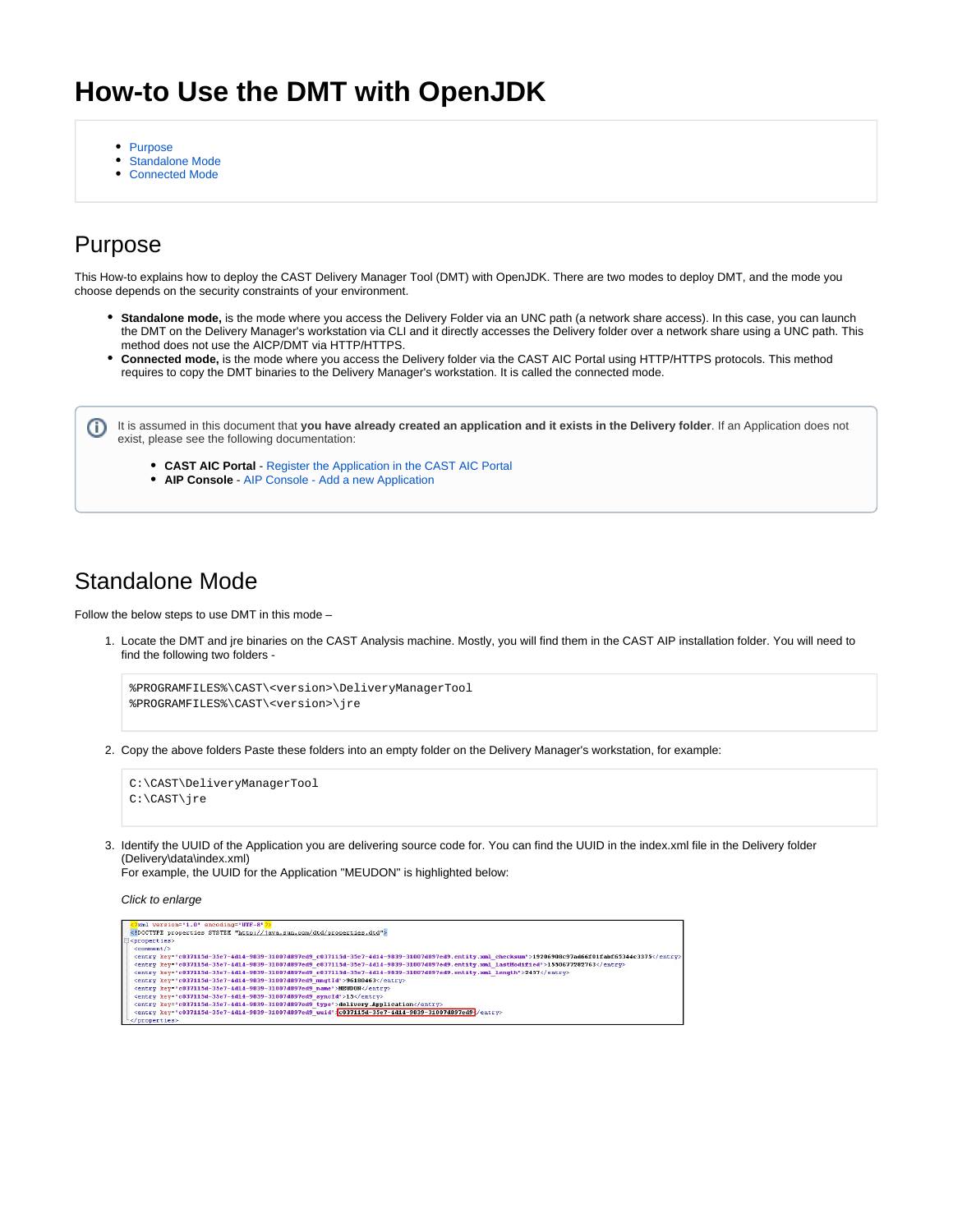The **Delivery\data** folder can be located in varying different places - please contact the CAST Administrator if you are unsure. For (i) example:

- **CAST AIC Portal**  see [Where should the Delivery folder be located](https://doc.castsoftware.com/display/DOC83/Where+should+the+Delivery+folder+be+located) for information.
- **AIP Console** in v. **1.9.0** it is located in the install folder for the AIP Console package called "AIP Node" on the AIP Node (i.e **<AipNode\_install\_folder>\data\delivery\data**)
- 4. Now, launch the CAST DMT in standalone mode using the following command line -

```
<path_to>\DeliveryManagerTool.exe -oneApplicationMode <application_uuid> -StoragePath 
<shared_delivery_folder_location> -logFilePath <path_to>\dmtstandalone.castlog2
```
Ensure to use the same UUID in the command line that you identified in the previous step. For example:

```
c:\CAST\DeliveryManagerTool\DeliveryManagerTool.exe -oneApplicationMode c037115d-35e7-4d14-9839-
31007d897ed9 -StoragePath S:\CAST\Delivery -logFilePath c:\temp\dmtstandalone.castlog2
```
You can now proceed with the source code delivery.

## <span id="page-1-0"></span>Connected Mode

Follow the below steps to use DMT in this mode –

1. Identify the UUID of the application you are delivering source code for. You can find the UUID in the address bar of CAST AICP, as shown below.

| Þ.                                            | <b>CAST Application Intelligence Cer X</b><br>$+$                                                                                                                                                                                                                                                                   |  |  |  |
|-----------------------------------------------|---------------------------------------------------------------------------------------------------------------------------------------------------------------------------------------------------------------------------------------------------------------------------------------------------------------------|--|--|--|
|                                               | G) localhost:8080/CAST-AICP/#/uploadApp?quid=60d8f6cf-032b-49f5-8f5e-e98de13fe394                                                                                                                                                                                                                                   |  |  |  |
| <b>Application Intelligence Center Portal</b> |                                                                                                                                                                                                                                                                                                                     |  |  |  |
|                                               | Applications<br>Documentation                                                                                                                                                                                                                                                                                       |  |  |  |
|                                               |                                                                                                                                                                                                                                                                                                                     |  |  |  |
|                                               |                                                                                                                                                                                                                                                                                                                     |  |  |  |
| <b>Upload Application Source Code</b>         |                                                                                                                                                                                                                                                                                                                     |  |  |  |
|                                               | Before uploading the source code, you will have to install the Delivery Manager Tool.<br>Once this standalone software will be installed on your desktop, you will be able to process the final upload of the<br>source code. For more information about this workflow, you can access the Main Steps Documentation |  |  |  |

2. Locate the DMT binaries in the CAST AIC Portal deployment folder that is located on the machine hosting the application server running AIC Portal. You will find the binaries in the mentioned below path -

%CATALINA\_HOME%\webapps\CAST-AICP\WEB-INF\apps\DeliveryManagerTool

3. Copy the binaries into the %LOCALAPPDATA% folder on the Delivery Manager's workstation. You might need to create this folder structure, if it doesn't exist.

%LOCALAPPDATA%\CAST\CAST\DMT\{application\_uuid}

Ensure to use the same UUID in the command line that you identified in the previous step. For example -

%LOCALAPPDATA%\CAST\CAST\DMT\{60d8f6cf-032b-49f5-8f5e-e98de13fe394}

You should obtain the following file hierarchy.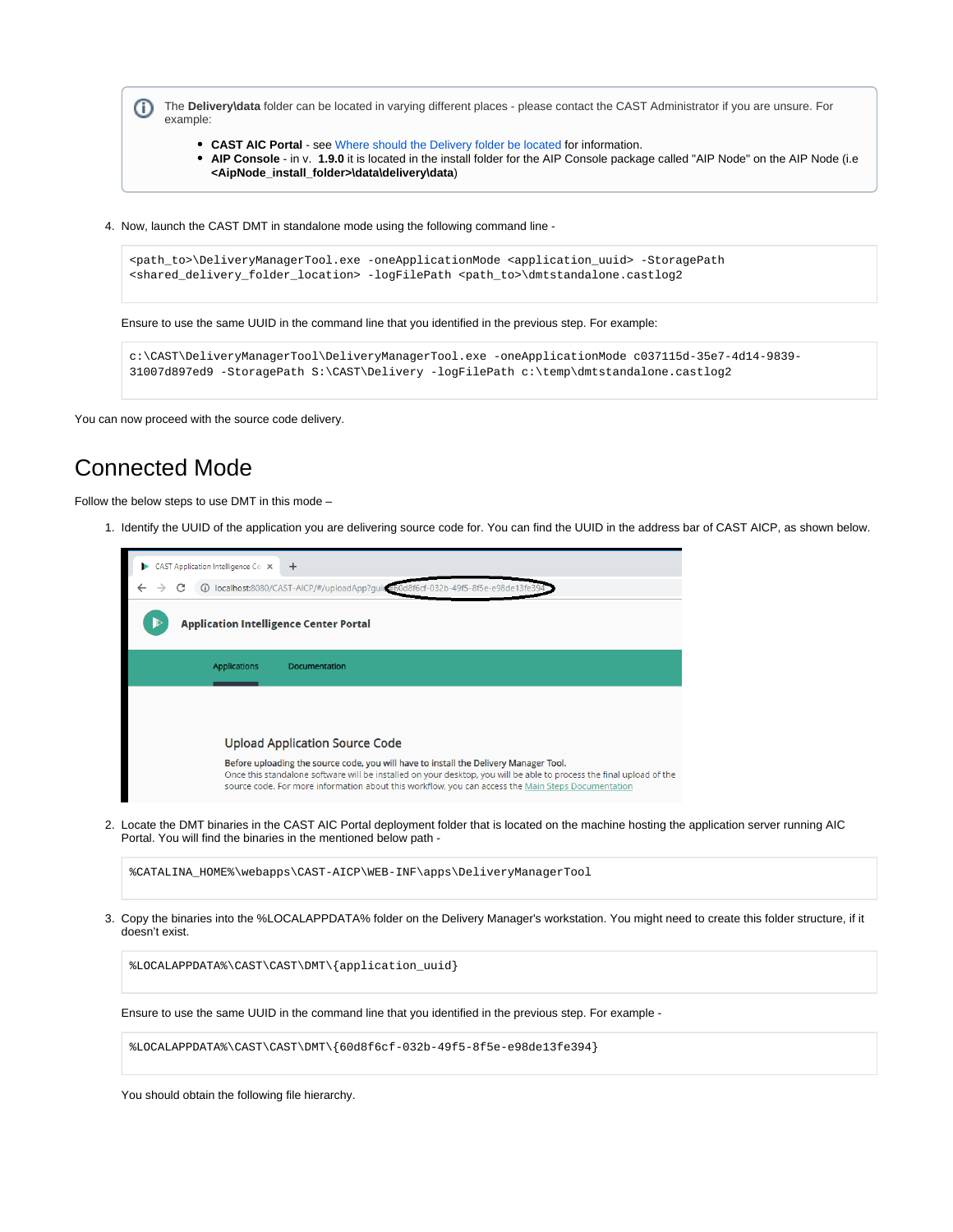|   | C:\Users\James\AppData\Local\CAST\CAST\DMT\{60d8f6cf-032b-49f5-8f5e-e98de13fe394} |                  |
|---|-----------------------------------------------------------------------------------|------------------|
|   | ᄉ<br>Name                                                                         | Date modified    |
|   | <b>3rdParties</b>                                                                 | 12/03/2019 11:22 |
|   | jars                                                                              | 12/03/2019 11:22 |
|   | standardPlugins                                                                   | 12/03/2019 11:22 |
|   | authkeygen.bat                                                                    | 28/11/2018 21:57 |
|   | authkeygen.sh                                                                     | 28/11/2018 21:57 |
| Å | ▲ CAST-DeliveryEngineCLI.jar                                                      | 28/11/2018 21:57 |
| A | CastLog2Viewer.exe                                                                | 28/11/2018 21:57 |
| Å | o B DeliveryManagerTool.exe                                                       | 28/11/2018 21:57 |
|   | o & DeliveryManagerTool-CLI.exe                                                   | 28/11/2018 21:57 |
|   | DeliveryManagerTool-Help.exe                                                      | 28/11/2018 21:56 |

4. Go back to the machine hosting the application server running AIC Portal and locate the **plugins** folder from the Delivery Folder in the same deployment folder.

S:\CAST\Delivery\plugins

- The **Delivery\plugins** folder can be located in varying different places please contact the CAST Administrator if you are unsure. For ⊕ example:
	- **CAST AIC Portal**  see [Where should the Delivery folder be located](https://doc.castsoftware.com/display/DOC83/Where+should+the+Delivery+folder+be+located) for information.
	- **AIP Console** in v. **1.9.0** this is located in the install folder for the AIP Console package called "AIP Node" on the AIP Node (i. e **<AipNode\_install\_folder>\data\delivery\plugins**)

5. Copy the plugins folder into the same %LOCALAPPDATA% folder as mentioned in step 3.

%LOCALAPPDATA%\CAST\CAST\DMT\{60d8f6cf-032b-49f5-8f5e-e98de13fe394}

You should now see the following file hierarchy.

| C:\Users\James\AppData\Local\CAST\CAST\DMT\{60d8f6cf-032b-49f5-8f5e-e98de13fe394} |                                  |                  |  |  |
|-----------------------------------------------------------------------------------|----------------------------------|------------------|--|--|
|                                                                                   | ᄉ<br>Name                        | Date modified    |  |  |
|                                                                                   | <b>3rdParties</b>                | 12/03/2019 11:22 |  |  |
| $\mathcal{R}$                                                                     | jars                             | 12/03/2019 11:22 |  |  |
|                                                                                   | plugins                          | 12/03/2019 11:29 |  |  |
|                                                                                   | standardPlugins                  | 12/03/2019 11:22 |  |  |
|                                                                                   | authkeygen.bat<br>$\circledcirc$ | 28/11/2018 21:57 |  |  |
|                                                                                   | authkeygen.sh                    | 28/11/2018 21:57 |  |  |
|                                                                                   | ▲ CAST-DeliveryEngineCLI.jar     | 28/11/2018 21:57 |  |  |
|                                                                                   | CastLog2Viewer.exe               | 28/11/2018 21:57 |  |  |
| À                                                                                 | o B DeliveryManagerTool.exe      | 28/11/2018 21:57 |  |  |
|                                                                                   | o beliveryManagerTool-CLI.exe    | 28/11/2018 21:57 |  |  |
|                                                                                   | DeliveryManagerTool-Help.exe     | 28/11/2018 21:56 |  |  |

- 6. Create a file called **url.dat** in %LOCALAPPDATA%\CAST\CAST\DMT with the following content:
- In the **<entry key="url.1.directory">** element, paste in the UUID of Application to deliver source code for, surrounded by curly braces In the **<entry key="url.1.url">** element, paste in the URL to the CAST AIC Portal

For example: